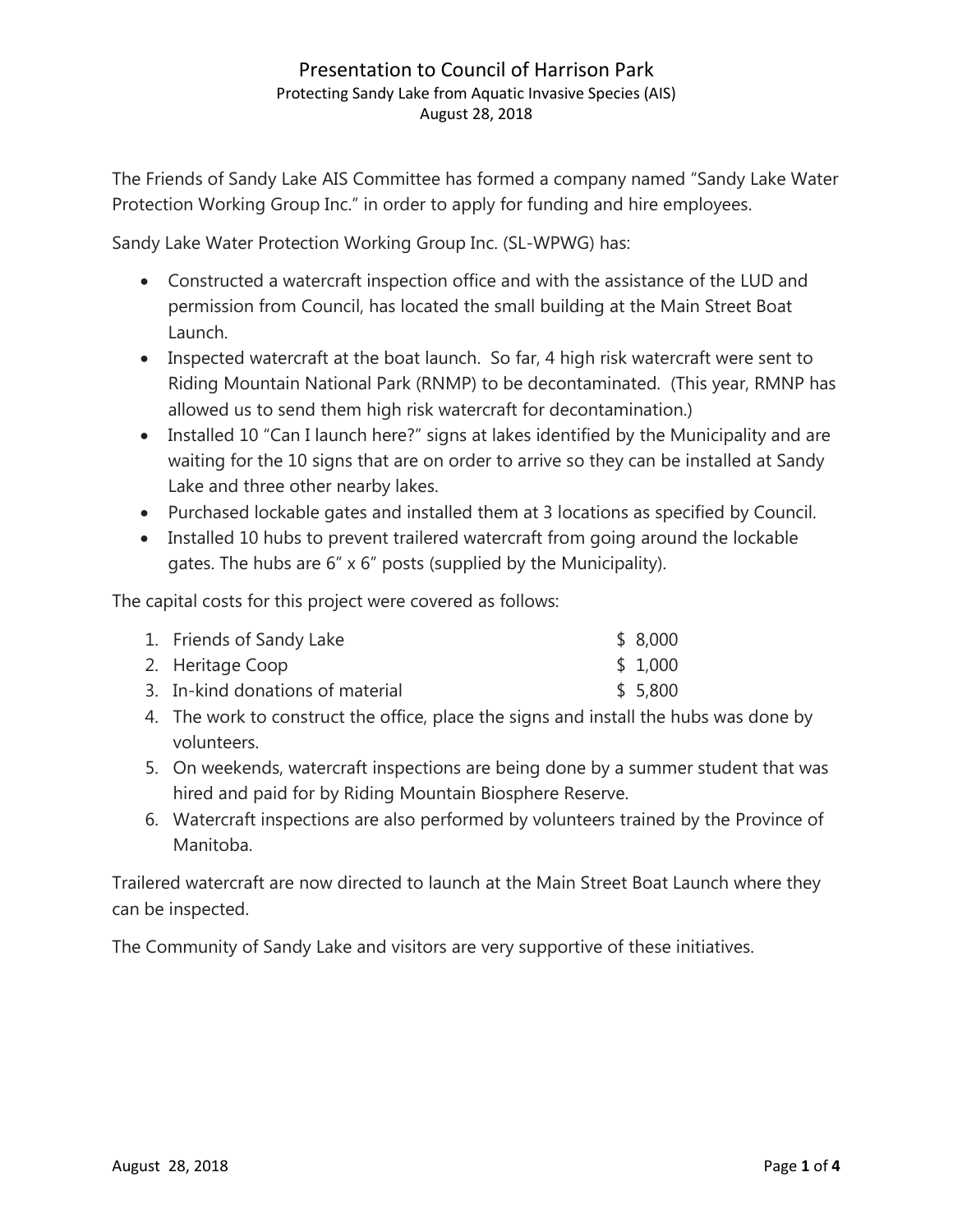





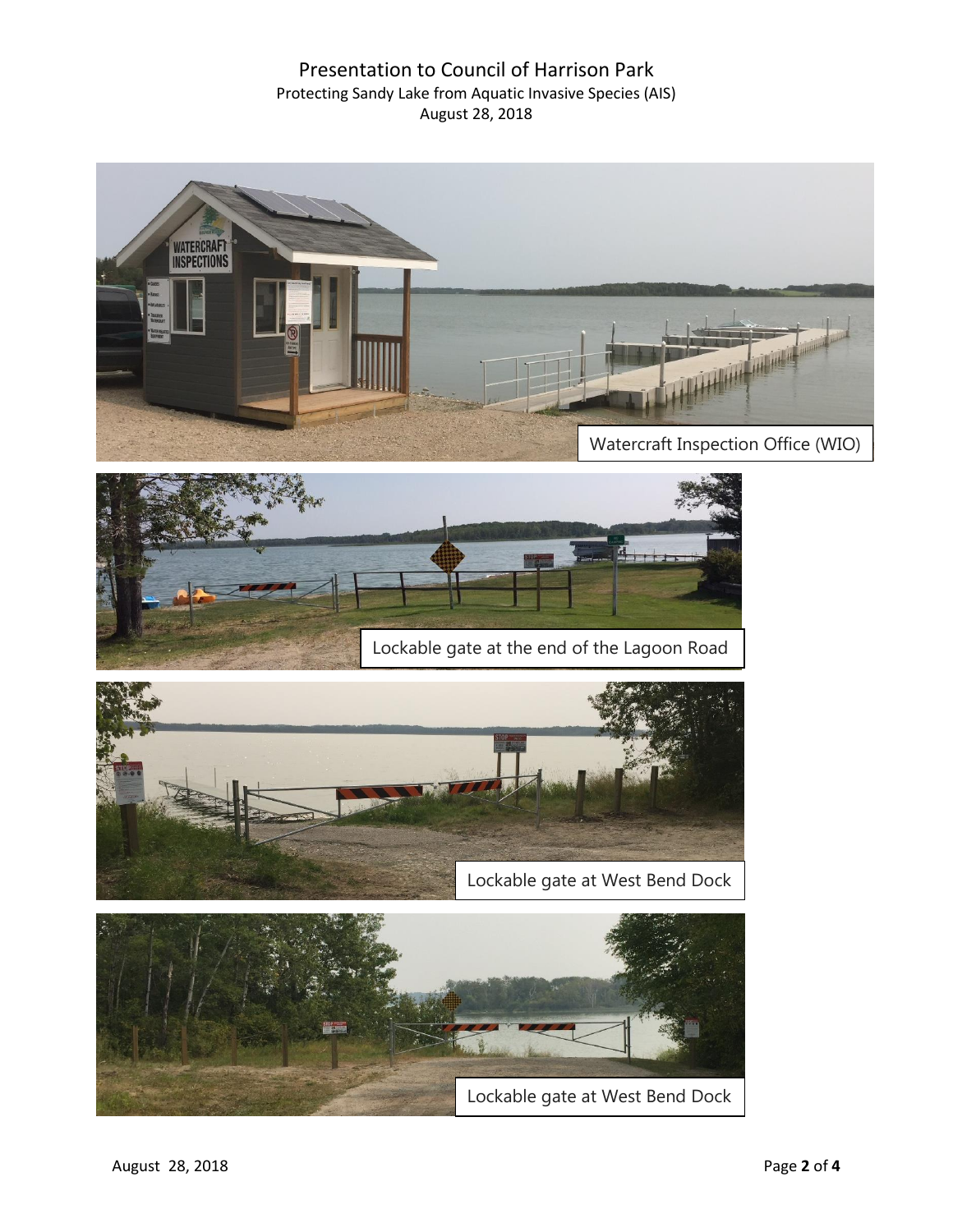In order to fund the ongoing operating expenses of the Watercraft Inspection Office (WIO), the **Sandy Lake Water Protection Working Group requests Council proceed with a "Special Service Rate".** The annual costs to be covered by the Special Service Rate are expected to be \$28,000 and will include:

| • Local AIS Inspectors (3 summer students) | \$24,000 |
|--------------------------------------------|----------|
| • Contingency                              | \$4,000  |

The Special Service Rate is expected to add \$45.00 to \$50.00 annually to the average tax bill. This levy would be applied to the following property owners (see Figure 1):

- The Local Urban District (L.U.D.) of Sandy Lake
- The Sandy Lake Golf Course,
- Cottage owners on Serenuk Drive and to the north of the L.U.D. of Sandy Lake,

The SL-WPWG will be applying for Federal and Provincial grants to hire summer students. Funds received from these grants would offset the funds collected as a result of the Special Service Rate, therefore, in the second and subsequent years of operation, the Special Service Rate would be reduced to reflect funding from these two sources.

List of individuals that may speak to council:

- Daryl Kines
- Victor Kowall
- Jim Irwin